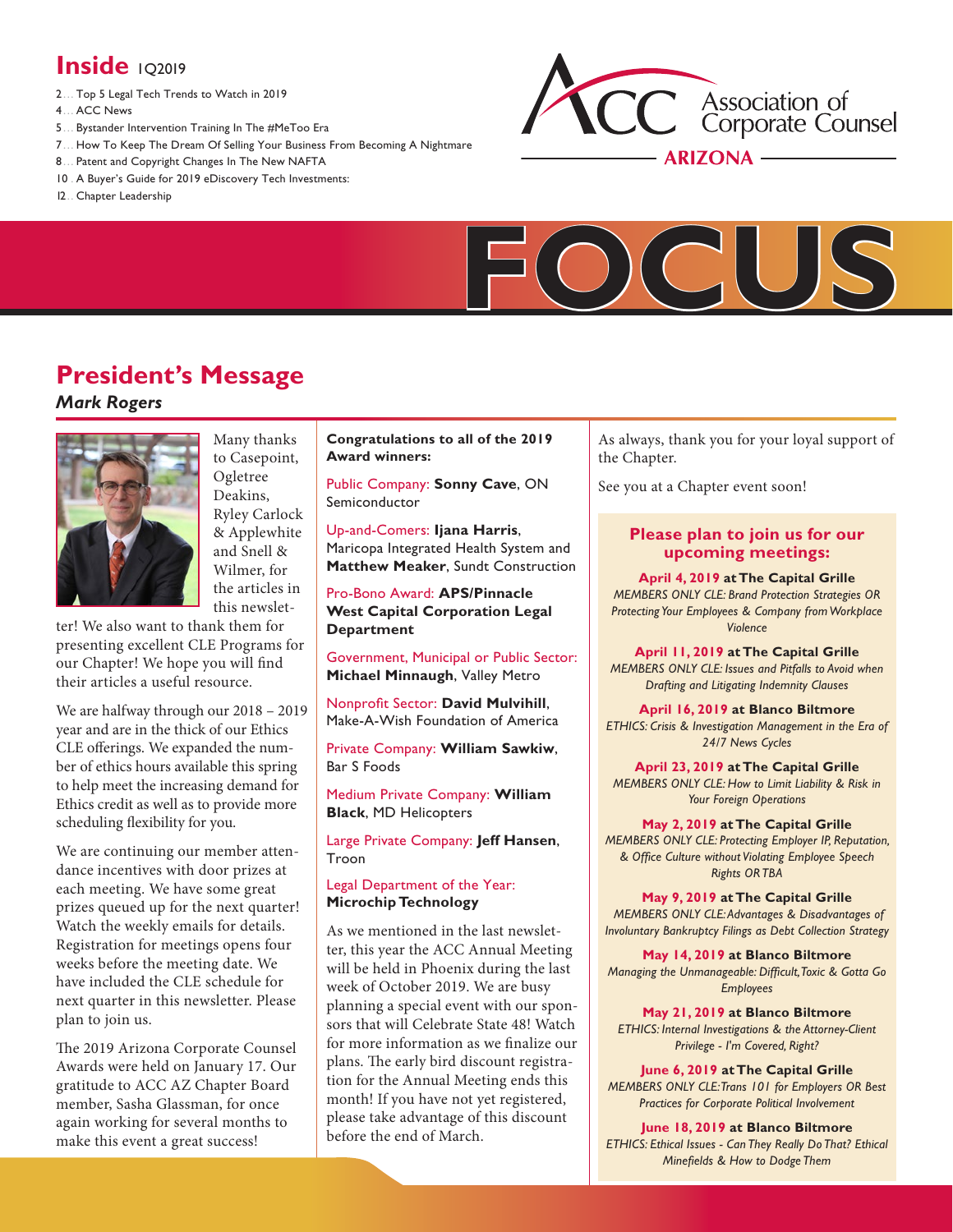## <span id="page-1-1"></span><span id="page-1-0"></span>**Top 5 Legal Tech Trends to Watch in 2019**  *By K Royal, TrustArc.*

Technology rules the world, and the legal world is no exception — from

commodified personal data to artificial intelligence (AI) to security. So, what are the hottest legal tech trends we will see in 2019? To answer this question, we must review the growth of technology over the past few years.

I searched for an article written within the past 10 years, and found a 2011 piece from the [American Bar Association](https://www.americanbar.org) entitled, "What's Hot and What's Not in the Legal Profession." Privacy was not listed, much less cybersecurity. Yet, these have been driving forces in technology, particularly legal technology, for years now.

As technology has advanced, privacy and related fields (e.g., security, data protection, cybersecurity) have become the fastest growing areas of law. Here's [how they have](https://www.accdocket.com/articles/10-lessons-in-house-counsel-learned-in-2018.cfm)  [evolved](https://www.accdocket.com/articles/10-lessons-in-house-counsel-learned-in-2018.cfm) and what we might expect in 2019.

## **1. Security and fraud prevention**

Protecting data, in any form, requires security measures. Additionally, there is an increased focus on cybersecurity. The number of breaches has been steadily increasing, including ransomware, malware, and corporate espionage.

Among the largest security risks in recent years was the [alleged infiltration](https://www.bloomberg.com/news/features/2018-10-04/the-big-hack-how-china-used-a-tiny-chip-to-infiltrate-america-s-top-companies)  [of US companies](https://www.bloomberg.com/news/features/2018-10-04/the-big-hack-how-china-used-a-tiny-chip-to-infiltrate-america-s-top-companies) by Chinese hackers who installed microchips to server motherboards sold to many US companies. Whether the microchips actually did exist or not is not the main point; the crux was how the potentially impacted companies and the various government agencies responded. This incident also highlighted the heavy reliance US technological supply chains have on products from a handful of countries, including China.

With the [Internet of Things \(IoT\)](https://www.accdocket.com/articles/big-data-internet-of-things-ai.cfm) so prevalent, the supply-chain concern may have a huge impact on the security of devices, including infected personal devices connecting to work environments. This is aside from [employees stealing data,](https://www.accdocket.com/docket/articles/resource.cfm?show=1488517) such as the [50 terabytes found](https://www.nytimes.com/2018/01/03/us/politics/harold-martin-nsa-guilty-plea-offer.html) in the home



of former US National Security Agency employee, Harold Martin.

This level of technological manipulation has made fraud easier to commit. Companies are taking steps to prevent and identify fraud, especially with artificial intelligence (AI) capabilities, yet fraud will continue to grow.

Many companies worry that the General Data Protection Regulation (GDPR) will impact their fraud prevention efforts due to its granting the individuals' control over their personal data, such as access, rectification, and erasure. Preventing fraud is likely a valid reason to deny such rights, but companies must consider its programs, the information obtained and retained, and prepare defenses for its activities.

Many regulations now require protection for personal data, but often do not specify the security controls. The ones that do, such as the US Health Insurance Portability and Accountability Act of 1996 (along with its subsequent amendments, HIPAA), may be outdated (but there is a [current](https://www.govinfo.gov/app/details/FR-2018-12-14/2018-27162)  [Request for Information](https://www.govinfo.gov/app/details/FR-2018-12-14/2018-27162) issued by the US Department of Health and Human Services addressing areas for HIPAA to be updated).

Instead, the standard generally requires reasonable security relative to the size of the company, its resources, the level and amount of sensitivity of the personal data, and the industry norms. This is a target in motion that will ebb and flow with the issuance of regulatory guidance, court decisions, publicized breaches, and technology growth.

Technological advances breed opportunities, for both good and bad actors.

## **2. Data governance**

Often, people confuse data governance with data protection. Data governance is a much larger field, although a good data protection program includes good data governance and vice versa. Data governance is a programmatic concept that focuses on personal data from its inception to destruction — cradle to grave. Therefore, it comprises availability, usability, integrity, consistency, accountability (auditability), and security.

In many cases, companies developed data governance programs in specific data environments or for specific regulations, such as HIPAA, the US Sarbanes-Oxley Act, or various physician payment reporting requirements. Data governance is particularly challenging in an environment that has historically relied on paper documents, but a solid data governance program will help reduce document proliferation, both physically and electronically.

However, given the importance and vulnerability of corporate confidential data (the "crown jewels") along with farreaching personal data laws, like the GDPR and the California Consumer Privacy Act, companies should adopt a full-scale data governance program. We are seeing this happen specifically with the GDPR, where companies are creating data inventories and records of data processing activity.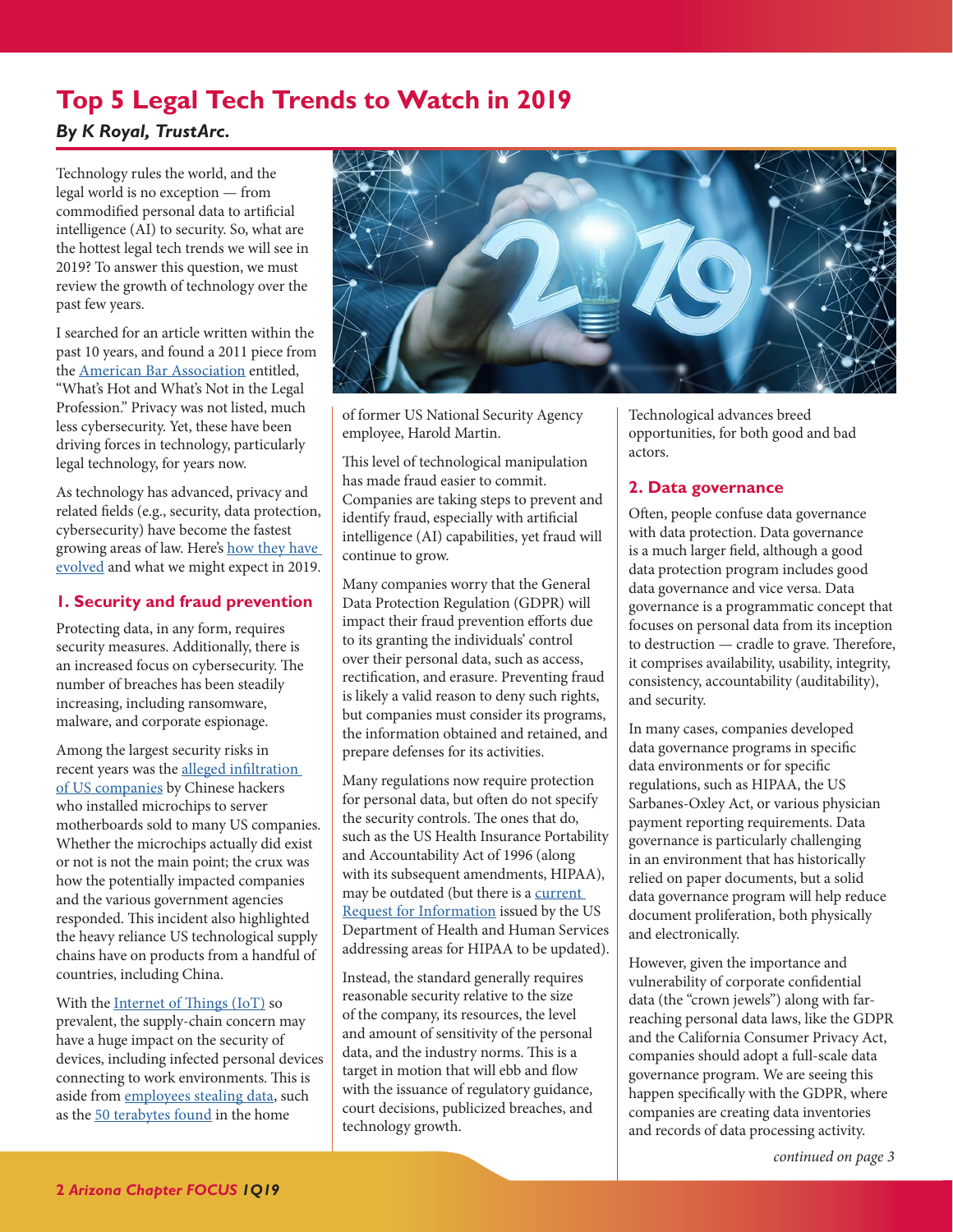<span id="page-2-0"></span>Data inventory, though tedious, is a fundamental element of data governance. How can companies protect what they don't know they have? Once there is a data inventory, companies should launch programs, such as data protection impact assessments, privacy impact assessments, vendor classifications and oversight, and retention and destruction policies and schedules.

Companies should invest in technology for these purposes, such as dynamic, user-friendly data inventory systems like the [TrustArc](https://www.trustarc.com/products/data-inventory-and-classification) Data Flow Manager, which links to DPIAs and vendor assessment tools. Other technology options include [Truyo](https://insights.truyo.com), which offers robust solutions for automating data subject access requests and [Exego,](http://www.planetdata.com/exego) which provides intelligent, automated analysis of unstructured data. A manual program in spreadsheets and paper only works for small companies with minimal data and vendors.

Certainly, a data governance program should come with someone to lead it. Whether the company needs a privacy officer, security officer, data governance officer, or information security officer, a [data protection officer \(DPO\)](https://www.acc.com/legalresources/resource.cfm?show=1493964) is a determination the company needs to make.

Likely, it is a combination of roles that is required. The individuals chosen as DPOs must keep both privacy and security in mind. Multiple individuals may have the expertise, in whole or in part, to become or to assist the DPOs. Remember that the DPO is a role required under GDPR if a company meets certain thresholds.

If a company appoints a DPO voluntarily, even without meeting the thresholds, then the DPO and the company are held to the same standards as if a DPO were required. So be careful what title is used. But more importantly, be clear on the scope and responsibilities of the position.

Regardless of the role, the position must carry both authority and accountability within the data governance program. Accountability without authority to make decisions, maintain a budget, and execute the duties of the position makes it a position in name only — an empty suit and is useless in building an effective data governance program.

## **3. Automation**

Technology is both the goal and the tool to achieve it. Automation currently plays a key role in machine learning (or AI), marketing statistics, fraud detection and prevention, targeted behavioral ads, and much more. We will see this trend continue to grow.

We have seen automation in place to handle risk assessments for personal data, risk-based business acceptance, consumer and client self-service portals, contract lifecycles, and work process templates. By using automation, companies can easily scale up their efficiencies, serve more clients (internally and externally), and create outputs and metrics to determine the best use of resources.

AI can help manage large volumes of information quickly and be programmed to deliver necessary information, such as contracts. For example, with some software, such as the Exego platform mentioned above, you can check breach notification timeframes or limitations of liability clauses across 3,000 contracts within seconds.

Templates are one of the easiest ways to enter the automation workstream for in-house counsel. Most of us have standard agreements already, but what about automating flexible agreements that can easily suggest or adjust approved clauses, complete terminology changes, and attach the right geographical or product requirements to all necessary documents?

The software would also help the legal team to identify what clauses are consistently problematic across the client base. Once in place, those pesky conditional requirements could be automatically triggered to ensure vendor A got its audit report submitted or vendor B moved to a lower cost for a higher-quantity purchase.

Another area for automation focuses on individual rights to data. Automation can be used to handle intake requests, show the requestor what is available, and process requests according to a set of parameters. One could carry this further and have product teams input certain information, such as personal data elements (e.g., name, location, tax identification numbers) and geographies, and then generate a privacy notice.

An interesting aspect of automation is legal project management. This software is starting to be used more commonly in law firms, but there is no reason that it would not also help streamline the workday of in-house counsel. This particularly helps if counsel have project-type work with multiple actions by counsel to complete, such as implementing policies across multiple jurisdictions, mergers and acquisitions, and product development lifecycles. Given the increasing amount of work we are seeing in-house, tools to assist in organizing our workstreams could be useful.

The last example in this segment is online or phone helper bots. Your company may consider using these tools, and in-house counsel need to understand the technology (see the "Tech and data fluency" section below) for the benefit of the external clients, to prepare notices, and to comprehend any potential liability. But perhaps these technologies could also benefit in-house counsel in their duties.

## **4. Mobility**

Mobile workforces and devices are certainly not new, but we are seeing the concept of mobility increase and impact even more areas of our professional and personal lives. Cloud services are ubiquitous, and the growing expectation is that one truly can work anywhere at any time with access to shared drives and realtime collaboration online available on any computing device.

Phones can now store up to a terabyte of data. In context, a terabyte is [roughly the](https://www.redcentricplc.com/resources/infographics/byte-size)  [equivalent](https://www.redcentricplc.com/resources/infographics/byte-size) to 40 Blu-ray movies. This poses an increased security risk that in-house counsel can't ignore.

We see the complexity of the risk encompassing a company's mobile device management, data loss prevention, remote access, outsourced cloud services, audit trails, disaster recovery, back-up, data retention, and data and device destruction.

But let's take the hypothetical further by adding driverless cars, smart homes, and trackers (like mobile employee badges for easy access to satellite offices, hotel entry keys, and keyless cars). Will mobile devices

*[continued on page 4](#page-3-1)*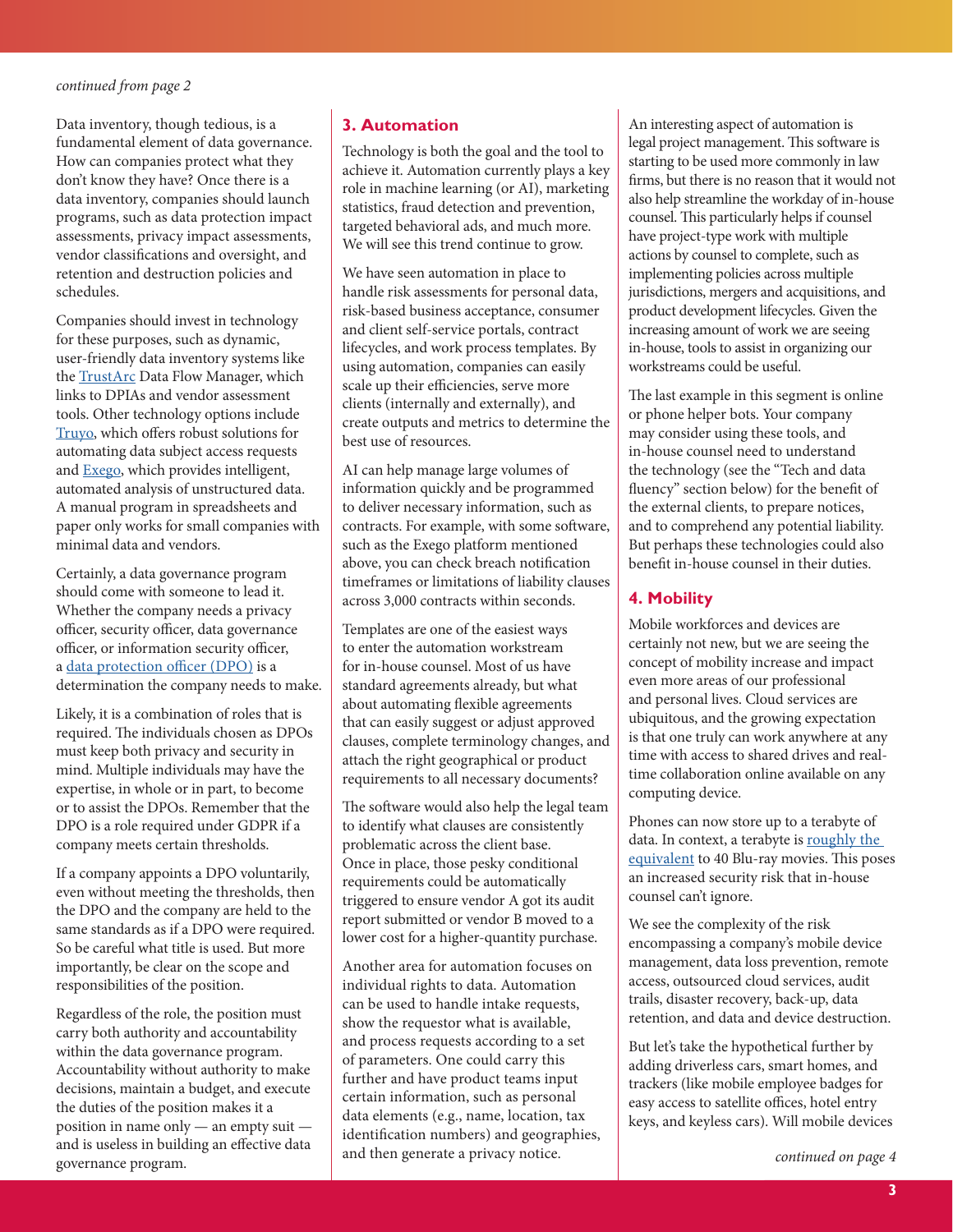<span id="page-3-1"></span>sync with one's environment to facilitate a merger of work and life? Imagine leaving work with some tasks to do, perhaps a contract negotiation.

Enter your driverless car, where you take a call and the contract displays on an inside wall, muting traffic noises, and reflecting changes captured orally, noting who suggested what and who agreed. Dinner choices pop up on a side screen, so you can choose your meal to be delivered 30 minutes after arriving home, given current traffic conditions.

Once home, the dog's kennel unlocks, your call switches to the house phone, automatically muting on your side to give you time to get settled. The contract shifts to the screen of each room you walk into for seamless viewing. Your evening beverage dispenses, while the home temperature changes to "at home" settings. Meanwhile, your significant other is alerted that you have arrived home, dinner has been ordered, and you are scheduled to be on a call for another 20 minutes.

We enter a mobility ecosystem with a new infrastructure, perhaps built on existing technology and incrementally moving us from one state to another. Alternatively, the new infrastructure may change drastically, thanks to technologies that disrupt our

industries, as the mobile phone has done. We may not see the full-scale mobile ecosystem arrive in 2019, but the scenario above is imagined with, and based on, current, known technology.

## **5. Tech and data fluency**

It's imperative to be fluent with technology and data and our devices must be fluent with each other — except where it should be prohibited. Common prohibitions would be set by the corporate data classification, where the most sensitive data— draft product development, strategic plans, and sensitive personal data — would be restricted to identified devices and not shared. Not being in tune with tech will jeopardize any efforts to protect proprietary code.

No longer can we afford to humor the attorneys who refuse to accommodate technology. Adoption lags if culture doesn't drive innovation. As in-house counsel, we do not drive innovation. Instead, we are typically pushed, pulled, or dragged along while the company innovates and we try to get the proper agreements and notices in place before calamity strikes.

The workplace is now multigenerational, but the differences between generations are the differences between being digital natives and digital immigrants. Our

always-on culture spills over into a profession that was always measured by time and methodical practices. Some of us, at any age, adapt well. Others need intensive training. Adapting will soon no longer be enough; we must be fluent.

In a [Legaltech News article,](https://www.law.com/legaltechnews/2018/11/28/three-technology-hurdles-you-need-to-get-over-in-2019) Mark Cohen, CEO of LegalMosaic was quoted:

"Law is now about collaboration of human resources as well as humans and machines. Many still regard tech as a necessary evil rather than a means to the end of providing customer-centric delivery."

Whether serving internal clients or external ones, counsel must be fluent in technology and data practices. Understanding these is as critical as understanding the client's business, product, or service.

Take advantage of available resources (e.g., online communities or peer-sourcing challenges), and use technology to keep your client informed. We have passed the age of periodic updates — we are "always on." We should accommodate in real time.

**Author:** K Royal is a technology columnist for ACCDocket.com, and director at TrustArc. [@heartofprivacy](https://twitter.com/heartofprivacy)

# <span id="page-3-0"></span>**ACC News**

## **ACC Xchange: The Mid-Year Meeting for Advancing Legal Executives**

This reimagined conference (April 28-30, Minneapolis, MN) combines ACC's Mid-Year Meeting and Legal Operations Conference into one powerful event, delivering the trailblazing programs, content, training, and networking you need all in one place, at one time. Register today for cutting-edge mix of advanced-level education at [www.acc.com/xchange](http://www.acc.com/xchange).

## **Are you prepared to comply with new state privacy laws?**

Rapidly growing data privacy regulations from California to New York make you

accountable for all third-party service providers that access, process, or store your company's personal data. Download the [case study](https://images.magnetmail.net/images/clients/ACCounsel/attach/VRSCaseStudy.pdf) on Plaza Home Mortgage and the ACC Vendor Risk Service. Visit [www.](http://www.acc.com/VRS) [acc.com/VRS](http://www.acc.com/VRS) for more information.

## **2019 ACC Europe Conference: Early Rates End 22 March**

Join your in-house colleagues from across Europe in Edinburgh 12-14 May for the [ACC Europe Annual Conference](http://www.mmsend2.com/link.cfm?r=1iyzPjIMykfLXjVFMzf58Q~~&pe=k6SPW4fItREs2bZS5mHtZD9r-8U-KlqpL3ycYtg4u1F8rSFQAL8BT5in-GJnCpVpo273XEJPmrEOpeGLNU2AtA~~&t=WdawNibqTVgfcDrJmn-Cbg~~). This year's theme is *Being a Change Agent in Disruptive Times* and will have three dynamic programme tracks that will give you the opportunity to broaden the skills necessary to succeed in today's legal

environment. Early bird rates end 22 March. Register today at [www.acceurope2019.com](http://www.acceurope2019.com)

## **2019 ACC Annual Meeting: Registration Now Open**

Exceptional in-house lawyers make attending the ACC Annual Meeting a priority. Mark your calendars for October 27-30 in Phoenix, AZ for the 2019 world's largest event on in-house counsel. [Learn more](https://www.acc.com/education/am19/index.cfm).

## **Global General Counsel Summit: London Calling**

Are you driving the discussion on corporate sustainability? Positive financial performance, regulatory pressure, material risk, and shareholder expectations are some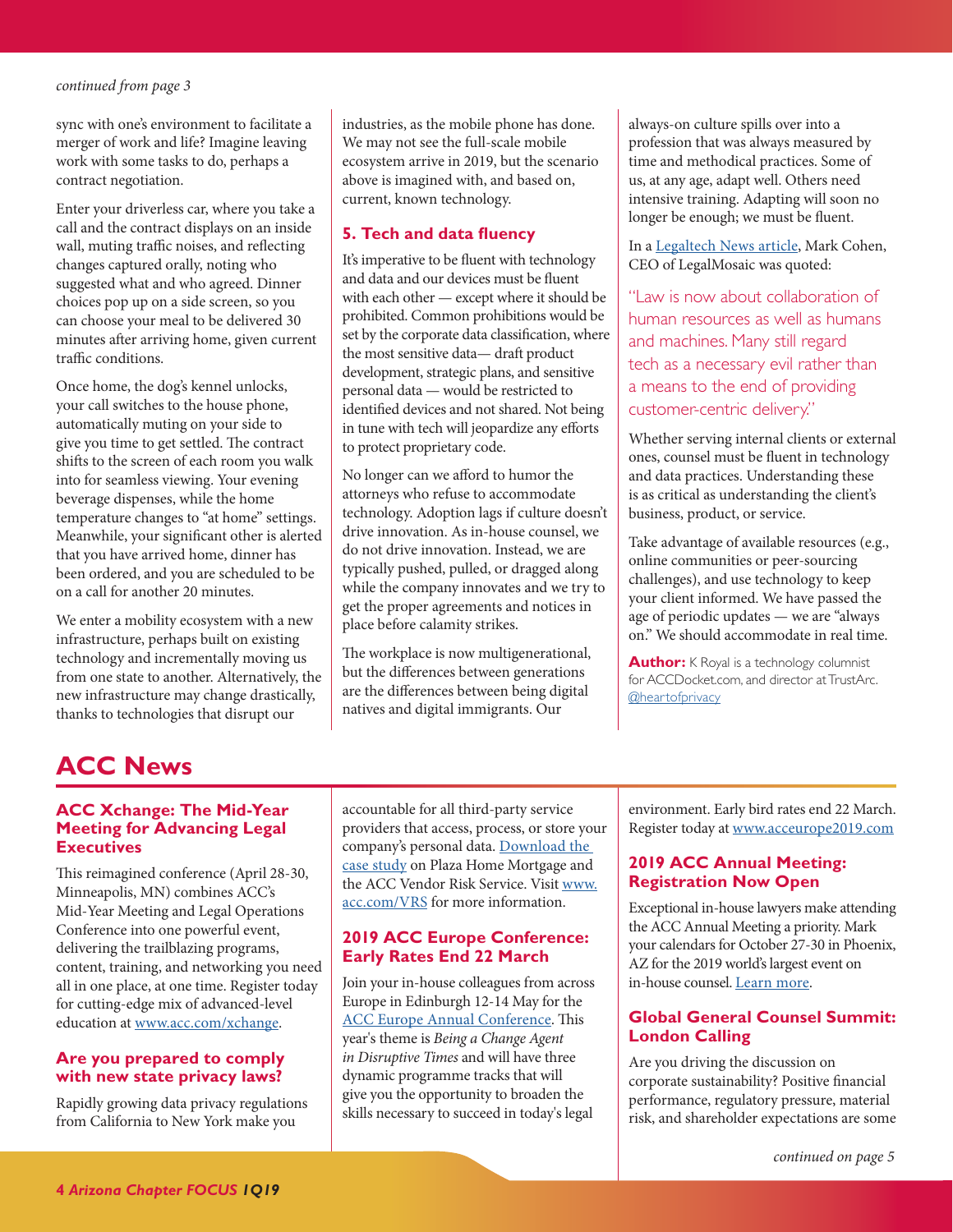<span id="page-4-1"></span>of the reasons why you should be. Join the critical conversation on "Driving Corporate Sustainability—the Expanding Role of the GC" with your fellow CLOs from around the world, May 22-24, in London, UK. [RSVP today](https://accounsel.realmagnet.land/gcsummit-landingpage).

## **New to In-house? Are you prepared?**

The ACC Corporate Counsel University® (June 26-28, Minneapolis, MN), combines practical fundamentals with career building opportunities, which will help you excel in your in-house role. Come to this

unrivaled event to gain valuable insights from experienced in-house counsel, earn CLE/CPD credits (including ethics credits) and build relationships and expand your network of peers. Register at [ccu.acc.com.](http://www.acc.com/education/ccu/index.cfm)

## **Drive Success with Business Education for In-house Counsel**

To become a trusted advisor for business executives, it's imperative for in-house counsel to understand the business operations of your company. Attend business education courses offered by ACC and the Boston University Questrom School of Business to learn critical business disciplines and earn valuable CLE credits:

- **•** Mini MBA for In-house Counsel, April 8-10, May 7-9 (Los Angeles location), June 3-5, September 9-11, and November 4-6
- **•** Finance and Accounting for In-house Counsel, September 23-25
- **•** Project Management for in-house Law Department, November 13-14

Learn more and register at [www.acc.com/](http://www.acc.com/education/businessedu/index.cfm) [businessedu](http://www.acc.com/education/businessedu/index.cfm).

# <span id="page-4-0"></span>**Would You Prefer to Call HR or Shall I? Bystander Intervention Training In The #MeToo Era** *By Nonnie L. Shivers, Ogletree, Deakins, Nash, Smoak & Stewart, P.C.*

"The world will not be destroyed by those who do evil, but by those who watch them without doing anything." – Albert Einstein

Inaction (and complicity by inaction) is a hot compliance topic with nearly all employers. In the #MeToo/#TimesUp era – replete with corporate and individual culpability – two questions have stood out clearly to enforcement agencies like the U.S. Equal Employment Opportunity Commission and should stand out clearly to corporate entities and their counsel. First, ask yourself: have Title VII's and analogous state and local laws' express prohibitions on discrimination and harassment based on sex, race, and other protected characteristics (and retaliation prohibitions for engaging in protected activity related to reports of unlawful discrimination and harassment) effectively eradicated discriminatory animus and retaliatory animus? Have they substantially decreased such alleged conduct in the workplace? To the EEOC, the answer appears simple: no. The effectiveness of Title VII and its comparators in eradicating harassment and discrimination over the past 50 years remains in question. The report issued in 2016 by the EEOC's Select Task Force on The Study of Harassment In The Workplace points the finger at employers, and, in particular, their non-discrimination, non-harassment and non-retaliation training.

There is no doubt training in this space is imperative to set compliance expectations within the culture of the company. While trainings have moved on from corny videos of the lecherous CEO slapping the nubile young assistant on the rump, many trainings have instead devolved into heavy-handed threats of the company being sued to the tune of million dollar judgments (replete with threats of personal liability) by hammering trainees over their heads with black and white examples of what you should NOT do. Do not make racist comments. Do not demand sexual favors for a raise. Do not rescind a job offer due to an applicant's disclosure of pregnancy. The whack-a-mole list of DO NOT DO THIS ostensibly goes on forever and can make trainees feel like they are assumed to be bad actors, bigots and sexists, just like the 1970's era CEO with the bad leisure suit. As counsel, we are intimately acquainted with the panoply of reasons this litany of should not's populates our training modules: nothing is ever dull for an employment lawyer and many schadenfreudeesque mistakes happen.

No doubt, effective training should provide some understanding of the law and how those prohibitions translate into everyday interactions and occurrences in a workplace with realistic, current and nuanced examples specific to the entity. However, the EEOC's Task Force report calls for refocusing and refreshing such hand-slapping training to instead

focus on what employees – in particular, supervisory employees – SHOULD DO. A critical part of this equation, at least according to the EEOC, is bystander intervention training. Pause for a moment here. Have you read the report? If not, consider doing so: https://www.eeoc. gov/eeoc/task\_force/harassment/. It is admittedly lengthy (at 239 footnotes, it will take you straight back to facing down your law review editor). Said with a straight face as a management-side attorney who sleeps well at night knowing companies are striving for compliance in meaningful ways, the Task Force report is a thoughtful look into what employers can do better to ensure compliance with Title VII's purposes and requirements, no matter what visible or invisible protected characteristics employees may possess, in particular by revisiting basic tenets of professionalism and civility. While recognizing that Title VII and its analogues are not civility codes, most of us would readily agree that incivility and perceived lack of fairness are the gateways to employment charges and lawsuits.

If you read the Task Force's report, you may, like me, find the report short on practical input and solutions as to various recommendations. Bystander Intervention Training is one recommendation. A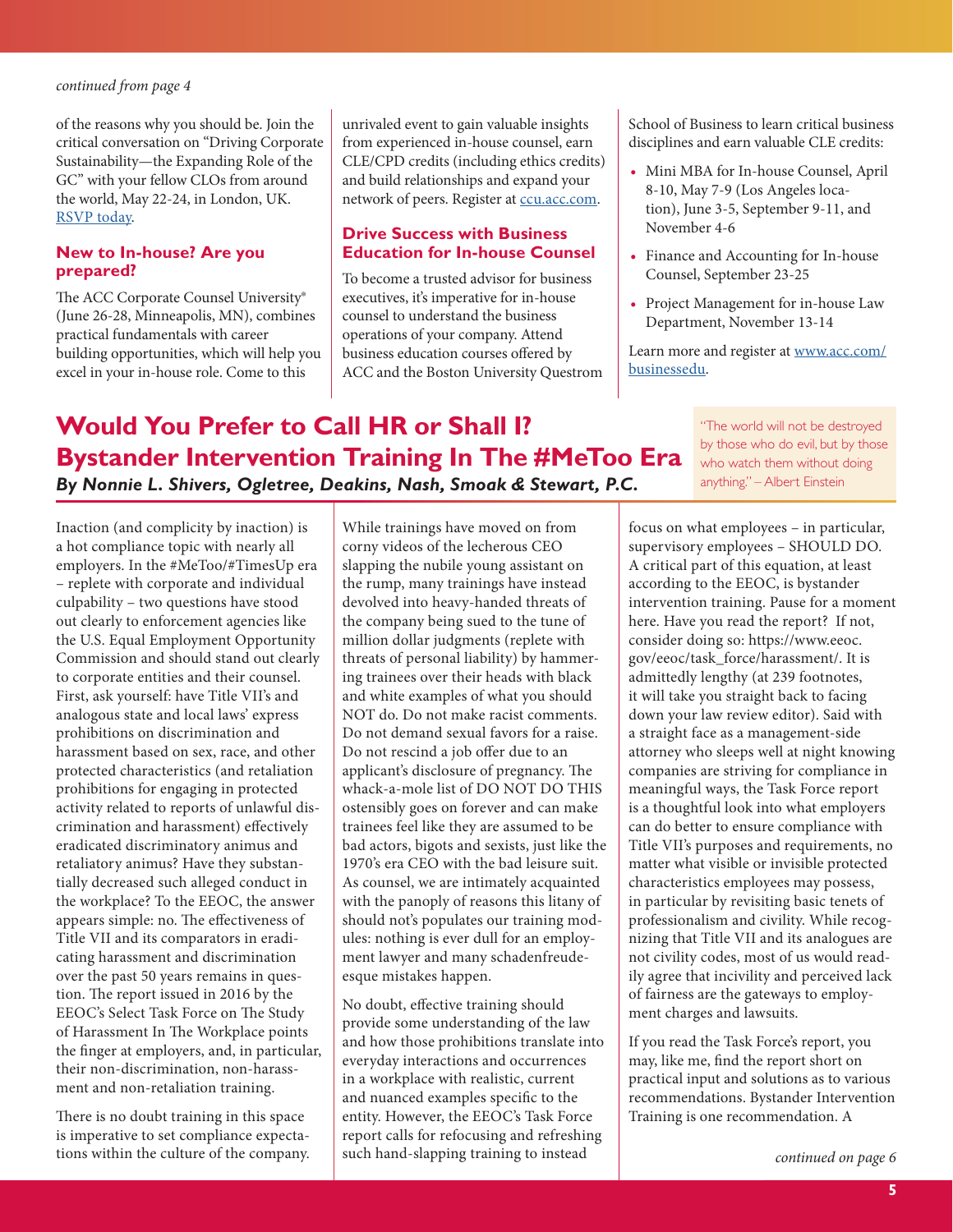<span id="page-5-0"></span>bystander is anyone who observes a situation (passive bystander) or gets involved (active bystander). The Task Force shares its "belie[f] that bystander intervention training might be effective in the workplace." Why? Because it could create a sense of responsibility with the employee to "do something" and not simply stand by if they are a witness to inappropriate or even harassing, discriminatory, or retaliatory behavior. Because it could give employees the skills and confidence to intervene in some manner when such conduct is observed. Because it could reaffirm for employees the company's stance on "see something, say something" and its culture of compliance in encouraging forthright and timely reporting without fear of retaliation. Even if these suppositions are merely the EEOC's unsubstantiated belief, several states and locales outside of Arizona, including New York City, have amended their EEO laws to require bystander intervention training and access to bystander intervention resources as part of effective anti-harassment training to combat harassment and discrimination.

So how does one train on bystander intervention at various levels? Unfortunately, that is what the EEOC does not share in any meaningful way whatsoever. The report does not contain any substantive recommendations for employers on how to conduct bystander training. The EEOC Training Institute rolled out its own proprietary training and shared its basic outlines for that training, which purport to include bystander intervention training. Former Commissioner Feldblum, however, refused requests that the EEOC share the contents of the EEOC's training, leaving employers to question how to develop and incorporate effective bystander training within their own organizations.

If you are on board with reviewing and potentially expanding your training modules to include bystander intervention training, consider the following practical "how to" tips:

**•** Introduce and Embrace the Theme: Update existing EEO and/or compliance training for leaders and non-leaders alike to introduce the concept, expectations,

and practicalities of "see something, say something" or, put another way, "if someone needs help, help them." It can be as simple as stating that concept in that particular language or the language of your choosing. Whatever way you elect to say it, communicate a sense of responsibility and ownership over the workplace and its culture, thereby creating an ownership mentality. Communicate clearly what the organizational expectation is surrounding an employee's responsibility to "get involved" and where that begins and ends via realistic examples and illustrations.

- **•** Awareness: At its core, bystander intervention requires each individual to be able to identify behavior, language, and actions that fail to conform to company policy and the law, including harassing and discriminatory behavior. Does your training heighten awareness of possible harassment that could happen in your workplace? Does it help employees understand how to deal with an ambiguous situation? Does it aid your employee in critically looking at events and others' reactions to glean what is occurring to the best of their abilities? Is your training specific to your workplace issues and populations, including customers, vendors and other third parties? Does your training cover real issues that could be encountered or have been encountered by similar types of entities? Training modules should contain realistic, modernized examples of issues that cover situations that are not black and white and even topics that feel verboten.
- **•** Build Bystander Intervention Skills: If we expect employees to engage in bystander intervention, employees must know what to do and how to do it. Employers should supply ideas and generate those skills aligned with expectations. Leaders and individual contributors' days will come to confront a difficult situation, if it has not already. Train all employees on real examples of how someone could intervene. Set expectations for leaders that leadership from the top in this area is key. Provide a realistic situation and provide sample responses to interject. Give copious examples of phrasing an interven-

ing bystander might use: "that's not cool, John" or "please stop, Stephanie" or "that strikes me as inappropriate, Sally" or "knock off the jokes about women, Larry!" Supply more than a few ideas, such as direct and less direct approaches: "that's inappropriate, disrespectful, not okay, etc." versus "leave them alone." Give cautionary notes to those who would use humor as an intervention skill, since it can (and often does) backfire and can send the wrong message (e.g., "it's a good thing HR isn't on the phone, Bill!). Warn all employees about the potential effects of failing to act, implicitly condoning the behavior and leaving other employees assuming someone else is addressing the behavior, likely based on seniority or position.

- **•** Reaffirm Non-Retaliation: Employees may fail to act due to fear of potential consequences, stigma, embarrassment, or even retaliation. Employees must know from the top-down that their good faith reports are welcome and encouraged. Leaders must be trained on realistic, granular examples of retaliation, including misconceptions that simply not speaking to or engaging with someone is not potentially retaliatory.
- **•** Incorporate training for leaders (if not all employees) on how to take personal accountability and offer sincere apologies. We all make mistakes and are not sexless, humorless automatons at work. Sometimes even the best and brightest don't bring their best authentic selves to the workplace – that is the human condition. We must all be accountable and atone for our mistakes at times and training on how to confront as a bystander but also take accountability can diffuse situations and de-escalate incivility from a legal claim to an authentic conversation and commitment to do and be better.

**Author:** Nonnie Shivers is a Shareholder in Ogletree Deakins Phoenix Office. Nonnie partners with employers and managers in three primary ways: litigation avoidance through proactive counseling and training; investigations and resolutions when pre-litigation concerns arise; and litigating legally complex and factually challenging cases to defend employer's actions. nonnie.shivers@ogletree.com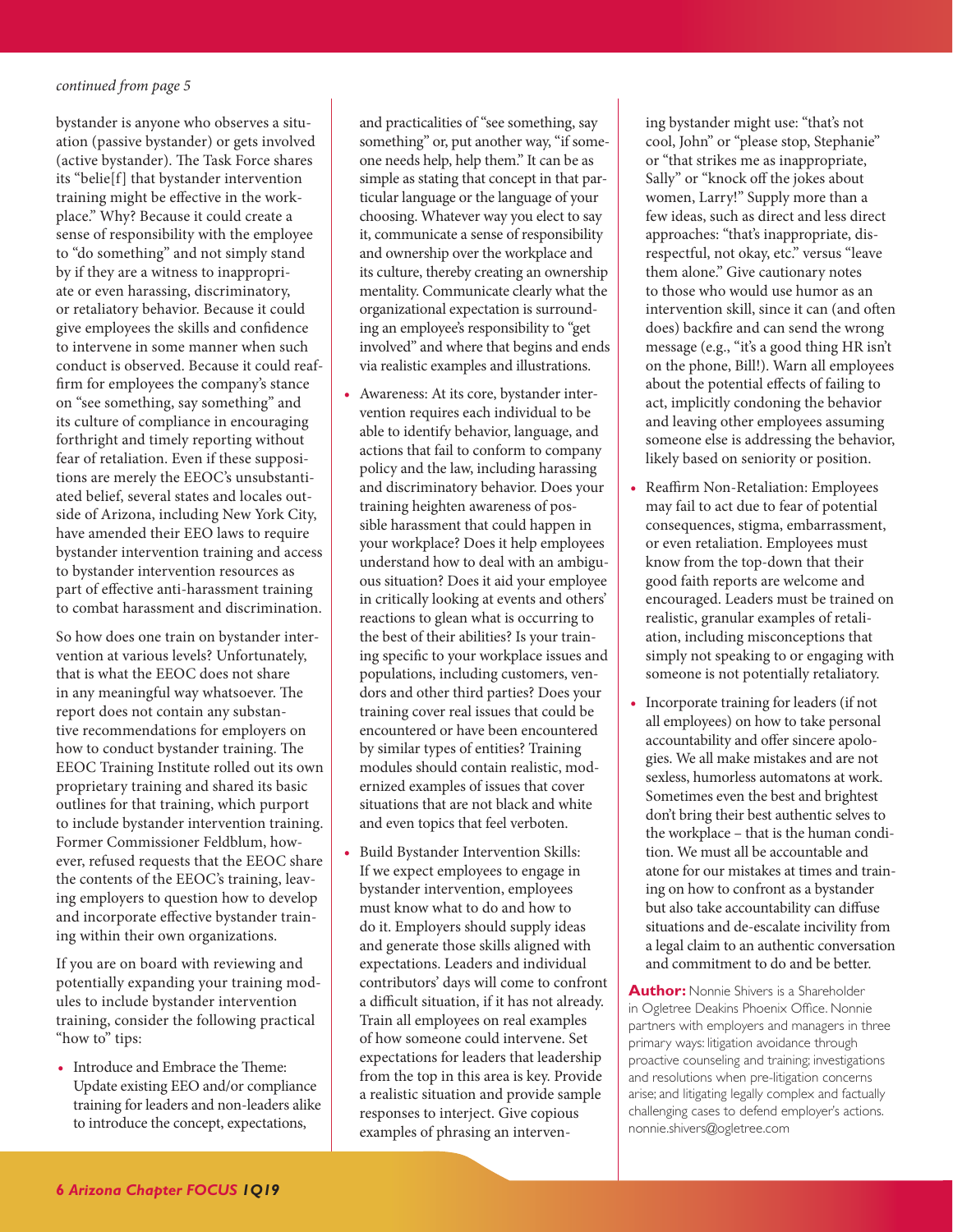## <span id="page-6-1"></span><span id="page-6-0"></span>**Are You Ready To Sell Your Business? How To Keep The Dream Of Selling Your Business From Becoming A Nightmare** *By Jessica Benford Powell & Josh Hencik, Ryley Carlock & Applewhite*

Three years ago, you launched your new business. Since then, you have increased revenues every year, hired a dozen employees, outgrown your office space, and built strong relationships with suppliers and customers. Now you are considering selling your business. Maybe you're ready to move onto a new opportunity, maybe you feel you cannot grow the business further on your own, or perhaps you're planning a "someday" long-term exit strategy. Although you may be prepared to sell the business, is the business ready for sale?

Below is important advice on key issues related to preparing your business for sale, so you can get the best value and ensure the transaction goes smoothly.

## **1. Financial Records Must Be Accurate, Easily Reviewable and Adhere to Sound Accounting Practices to Minimize Risk.**

Having a history of accurate, comparable, and easily reviewable financials is one of the most important factors in getting a deal done quickly for a good price. Potential buyers will want at least three years of comparable financials that accurately reflect the business operations so they can confidently value the business.

Most small businesses will not have audited financials, but every business owner should work with an accountant to produce consistently applied financial accounting standards that create accurate and easily reviewable financial records for potential buyers when the business is ready to sell. A selling company with consistent and transparent financials will have a much stronger foundation from which to negotiate a fair price than a company with financials that represent inconsistent and questionable accounting practices, which creates risk for the buyer.

## **2. Company Records Must Be Current and Accurate to Reduce or Eliminate Future Liability.**

Keeping the company's records current and accurate as the business grows is

important for all businesses. However, sometimes business owners forget, delay or are not aware that certain company records need to be updated or filed. Before the sale of a business, all company records should be reviewed and updated, government and regulatory filings should be current, and the company should be in good standing. All company policies should be written and all company actions approved and ratified to the date of sale.

All buyers will require a selling company to warrant that its company records are correct and the company is in good standing at the time of the sale. The sellers will usually face perpetual liability for breaching fundamental warranties related to the business organization. Further, all buyers will require documentation that actions taken by the company were properly approved and ratified through the sale, so that the buyer does not face liability from third parties after closing.

One often overlooked aspect of pre-sale diligence is conducting a lien search on the company, and possibly its owners, depending on how the company sale is structured. Business owners should routinely monitor any liens on the company's assets and any liens or pledges against any equity holder's interest in the company, which may affect the ability to sell the company's assets or all of the company's equity in a stock sale.

## **3. Intellectual Property Assets Should Be Properly Organized, Easy to Access, Registered in the Company's Name and Actively Monitored.**

Nearly every business relies on some form of intellectual property as a foundation for its growth and success. Oftentimes a company's intellectual property was designed before the business was formally created, or in its start-up stage, and therefore website registrations, trademarks, and social media may be registered in the names of the company founders. Frequently, as the business grows, intellectual property transfers or assignments

to the company are overlooked, only arising when the company is ready to sell and is accounting for the assets it owns.

Buyers will want exclusive rights to all of the business's intellectual property, particularly if the intellectual property is a significant portion of the enterprise value. A seller does not want to delay or lose a deal trying to track down the registered owners of the intellectual property, transfer intellectual property rights to the company, or worse, have to negotiate with a former owner or employee for the rights to intellectual property that were not assigned to the company before the employee left.

In addition, business owners should actively monitor the company's intellectual property throughout the life of the business. Buyers will require sellers to warrant that the intellectual property for sale does not infringe on anyone else's rights and that no third party is infringing on the company's intellectual property rights. Buyers may also require the seller to indemnify the buyer for any issues with intellectual property ownership that may arise after the transaction.

## **4. Employee Records Must Accurately Reflect Current Rights, Responsibilities, Compensation, Benefits, Equity Ownership and Other Applicable Employment Details.**

Another common mistake small businesses or startups make is overlooking the importance of maintaining relevant employee records. Many small business owners, in the flurry of earlystage growth, hire employees and offer raises, equity, and other benefits to key personnel on an ad-hoc basis or without proper documentation. Although companies usually create some form of these employment documents over time, many employees have inconsistent, or non-existent, records regarding hiring, job responsibilities, equity ownership,

*[continued on page 8](#page-7-1)*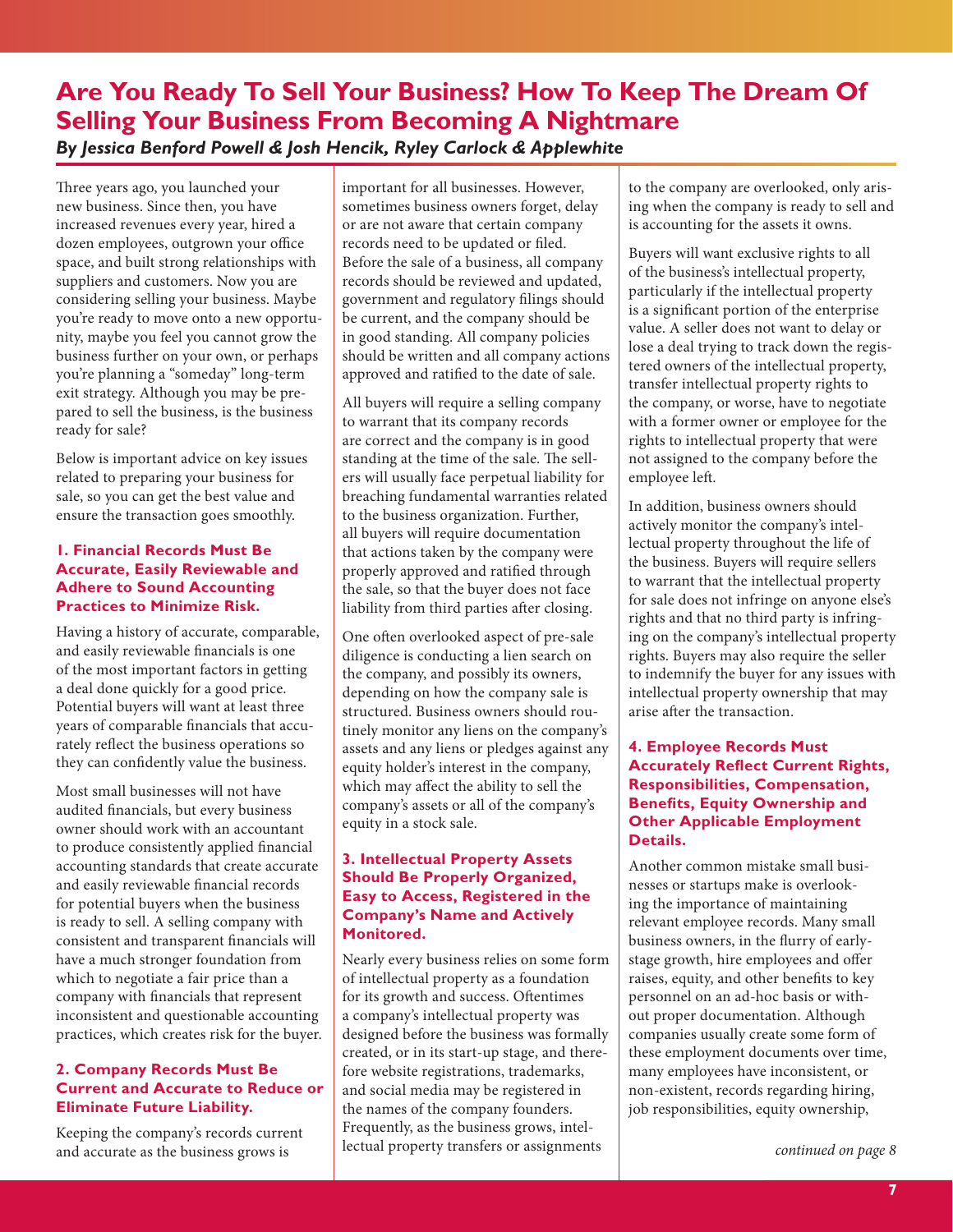<span id="page-7-1"></span>and benefits. Employee records should be routinely reviewed, particularly before the sale of a business, when a buyer will have to decide whether to retain, terminate or buy-out current employees.

Buyers will review all employment records to understand each employee's rights, salary, bonuses, equity, accelerated payments due upon change of control of the company, potential liabilities under employment and tax laws, such as ERISA, and any other employment matters that may affect the purchase price of the company or liabilities post-sale. The buyer will also want to know if the current employees are under noncompetition and confidentiality agreements which may affect the value of the purchased assets, such as intellectual property, after the sale if the employee is not offered a continuing role with the new owner and is not restricted from using the intellectual property.

Employment issues can be incredibly messy and frustrating for parties negotiating a deal because they have ramifications that touch on labor laws, tax law, and securities laws, among others, and unlike dealing with the transfer of tangible assets, navigating employees through the sale of a company can be a very personal and emotional process. Proper recordkeeping not make the change of ownership conversation with employees easier, but it can clearly identify the extent to which each party faces ongoing liabilities

if there are issues getting all employees on board with the transaction.

#### **5. Finding the Right Buyer Can Be Critical to Achieving a Smooth Transaction.**

When business owners are ready to sell, they may seek out multiple potential buyers and choose the best fit, or a potential buyer may come to the business owner with an unsolicited deal pitch. Regardless of how the potential buyer and business owner connect, it is important for the business owner to be comfortable with the buyer's vision for the transaction and the future of the business. A business owner should not feel pressured into a deal too quickly or without fully understanding the terms of the transaction. The seller should feel comfortable with the buyer's stated objectives and plan for the business after the transaction.

Although the business owner may not be able to control what the buyer does with the business after it is sold, the seller should take the time to find a buyer that shares the same philosophy and business plan as the seller, if it is important to the seller. Also key to the relationship is the business owner's expected role with the company after the sale, which should be clearly identified by the buyer and comfortable to the seller early in the negotiations. The last thing a seller wants is an ongoing contractual relationship with the buyer after a messy and contentious business sale transaction, on terms that were negotiated at the last minute when both parties were experiencing deal-fatigue.

### **Conclusion: A Long-term Strategy Combined with Proper Legal Representation Goes a Long Way**

It is nearly impossible to create an exhaustive list of advice about issues that may arise for the seller of a small business; however, preparing for these major issues far in advance of a sale gives the seller the ability to focus on the transaction instead of distractions.

If you are considering actively shopping your business to potential buyers, or if you simply want to make sure your business is ready if the right buyer comes along, the attorneys at Ryley Carlock & Applewhite are available to assist you in preparing your business for sale and advising you through the transaction process.

#### **Authors:**

Jessica Benford Powell helps local entrepreneurs, start-ups, business owners, established companies and financial institutions navigate significant issues related to formation, governance, financing, compliance and intellectual property. jbenford@rcalaw.com.

Josh Hencik is a member of the firm's Corporate and Securities practice. jhencik@ rcalaw.com

## <span id="page-7-0"></span>**Patent and Copyright Changes In The New NAFTA**  *By Michele Washington, Alfredo Solórzano, Roberto Ibarra de Rueda, Jeffrey Morton, Ryan Ricks and Charles Hauff, Snell & Wilmer*

## Published November 8, 2018 on Law360 [\(link to original article](https://www.law360.com/articles/1100259))

The United States, Mexico and Canada recently reached consensus on the United States-Mexico-Canada Agreement, which is expected to replace the North American Free Trade Agreement in early 2019. Among the numerous topics covered under this modernized trade agreement are several that relate to intellectual property protection and policy.

Some of the more significant updates in the USMCA include provisions relating to copyright term, patent term adjustment, and protection of undisclosed testing or other data for agricultural chemical products, pharmaceutical products, and biologics. Key intellectual property provisions are discussed in more detail below as they impact each of the United States, Mexico and Canada.

#### **United States**

Relative to other aspects of the USMCA, the intellectual property provisions found in Chapter 20 of the USMCA do not require the United States to implement many changes at the domestic level. As detailed below, this is not the case for Canada and Mexico, which will have to implement numerous domestic law changes to comply with the USMCA.

*[continued on page 9](#page-8-0)*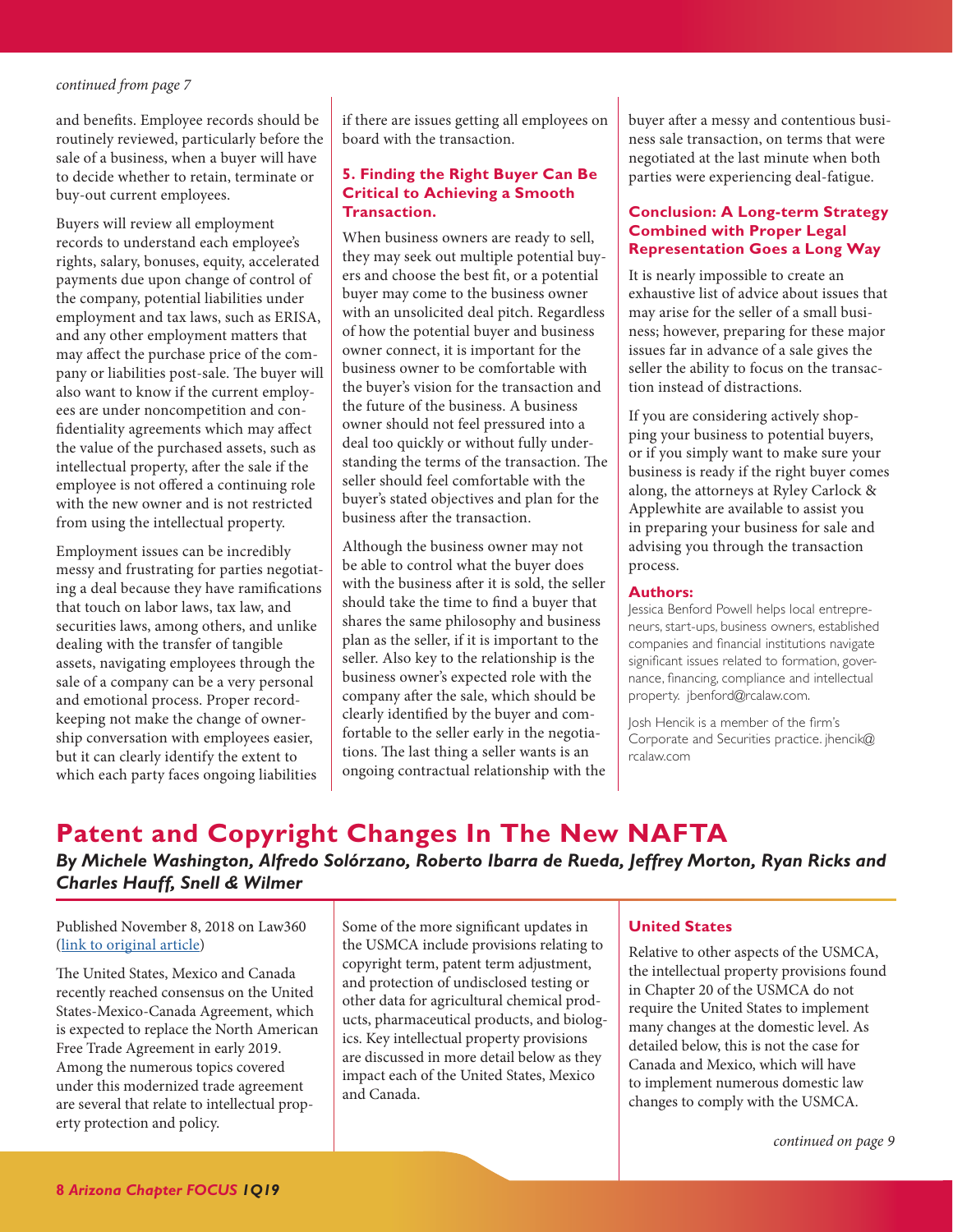<span id="page-8-0"></span>That said, one area that may result in changes in the United States' domestic intellectual property laws is with respect to moral rights. Moral rights are rights of creators of copyrighted works that are distinct from economic rights.

Under the Berne Convention, moral rights give the author of a work the right to claim authorship of the work and to object to any distortion, modification of, or other derogatory action in relation to the work, which would be prejudicial to the author's honor or reputation. After becoming a member of the Berne Convention in 1989, the United States enacted the Visual Artists Rights Act of 1990, which grants protection to moral rights in visual works only, for example in paintings, sculptures and still photographic images.

NAFTA explicitly stated that no obligation is imposed on the United States in relation to the Berne moral rights provision. However, the USMCA includes no such exception. This may prompt the United States to further develop its moral rights protections. This would provide a more solid avenue for creators of copyrightprotected works to control their works and be compensated for them.

#### **Mexico**

Unlike the United States, the USMCA will likely give rise to numerous changes in domestic intellectual property laws in Mexico.

For example, with respect to patents, the USMCA incorporates a 12-month grace period for public disclosures originating from the applicant. Mexico currently offers such a grace period, but with certain exceptions which will need to be eliminated. For example, an applicant's foreign patent publication is not currently covered by the grace period. Additionally, Mexico has not previously implemented a patent term adjustment system; however, some patentees have previously been successful in claiming compensation for patent office examination delays (rather than term extension).

Regarding copyright, Mexico will need to implement a notice-and-takedown system for online infringement. However, with respect to copyright term, Mexico already

offers protection for life of the author plus 100 years, so no further term extension is anticipated.

Of the three treaty participants, Mexico appears most likely to require significant changes to its domestic intellectual property laws, as the laws and the treaty have numerous inconsistencies. However, the timing and process whereby these inconsistencies will be resolved remains uncertain.

### **Canada**

Like Mexico, the USMCA is expected to have a significant impact on the Canadian intellectual property landscape, including in the areas of copyrights, trademarks, patents and biologics.

On the copyright front, Canada will need to amend its domestic copyright laws so that the copyright term is extended to the life of the author plus 70 years instead of the current life of the author plus 50 years.

On the trademark front, the USMCA requires that a system of pre-established damages be implemented with respect to trademark counterfeiting. This will likely be applauded by law enforcement and brand owners given Canada's checkered past as a haven for counterfeit sales.

On the patent front, Canada will need to implement a patent term adjustment system to compensate patent holders for delay in the issuance of patents of more than five years after filing or three years after a request for examination is made. Currently, Canada has no patent term adjustment system in place.

On the biologics front, the USMCA requires the member countries to provide a data protection term of at least 10 years. Accordingly, Canada will need to extend its current term of eight years to the mandated 10-year term.

#### **Conclusion**

The above-described protections should have the effect of improving intellectual property transparency between the member countries, as well as for rights holders and potential rights holders in each nation, and bringing a certain degree of procedural uniformity among the three countries. For

example, the USMCA requires that each country ratify or accede to several international agreements including the Patent Law Treaty, Madrid Protocol or Singapore Treaty, and the Hague Agreement. The countries must also establish public online databases for trademarks, domain names and industrial designs, as well as electronic filing systems for trademarks and industrial designs. Additionally, the countries must work with their respective patent offices to share their work, such as search and examination results.

It is expected that the USMCA will be signed before Dec. 1, 2018, followed by ratification in each member country. Once in effect, the USMCA will stimulate a move toward greater harmonization of IP laws across the U.S., Mexico and Canada.

#### **Authors:**

Michele Washington focuses her practice on the preparation and prosecution of patent applications in the life sciences. mwashington@ swlaw.com

Alfredo Solórzano focuses on real estate and business transactions in Mexico. asolorzano@ swlaw.com

Roberto Ibarra de Rueda is an associate in the firm's Los Cabos Office and is in the real estate and commercial finance practice group. ribarra@swlaw.com

Jeffrey Morton is a U.S.- and Canadian-qualified attorney who routinely represents both startup and large enterprises for their intellectual property, technology and commercial law needs. jmorton@swlaw.com

Ryan Ricks focuses on intellectual property law, including strategic intellectual property counseling, intellectual property transactions, and patent and trademark prosecution, with emphasis on commercialization and licensing. rricks@swlaw.com

Charles Hauff focuses on intellectual property counseling, patent, trademark and copyright prosecution, related litigation and licensing. chauff@swlaw.com

Unknowingly violating non-monetary loan covenants can derail a borrower's ability to exercise conditional ri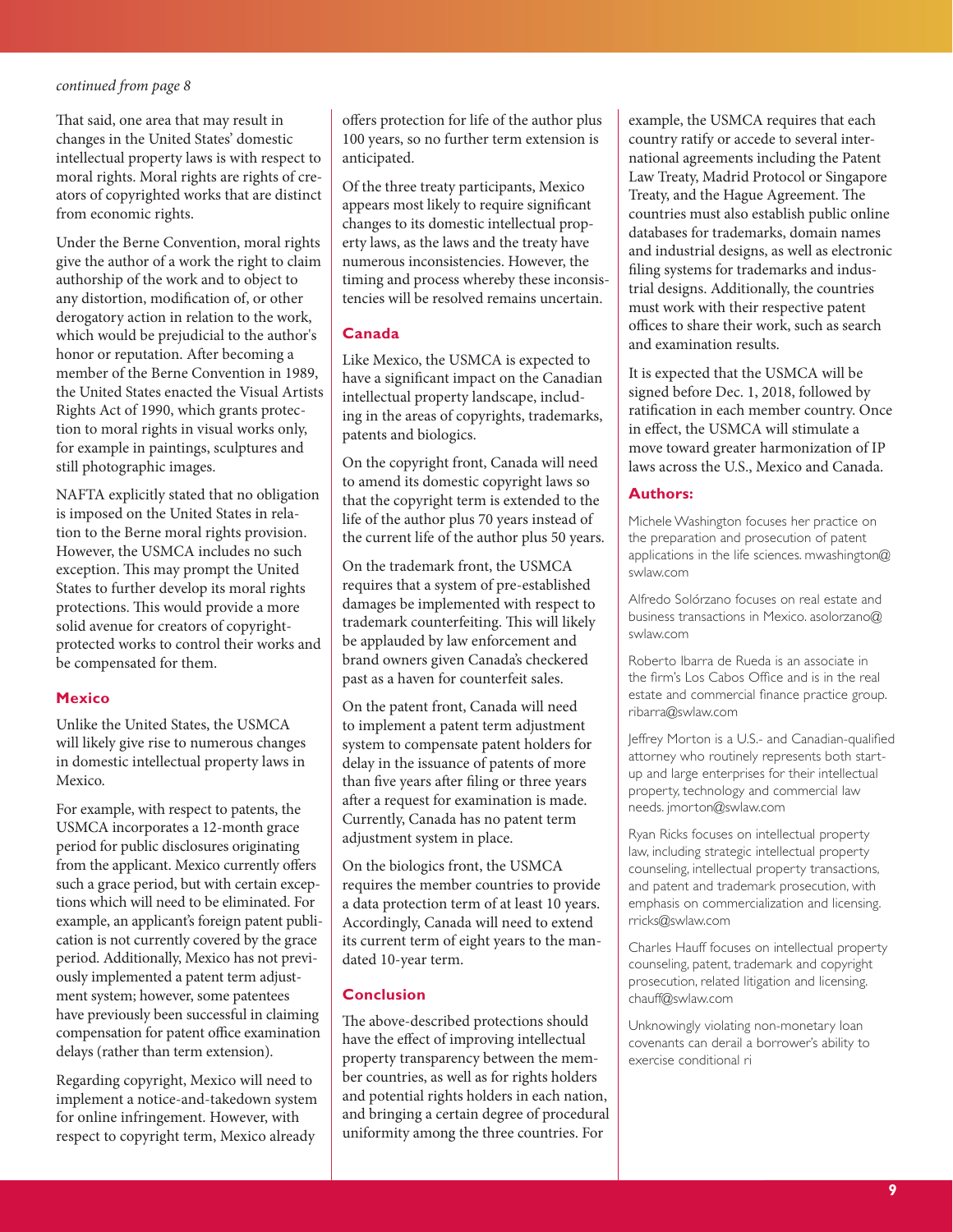## <span id="page-9-0"></span>**A Buyer's Guide for 2019 eDiscovery Tech Investments: Unearthing the True Costs of eDiscovery Technology** *Article Provided by Casepoint*

In-house counsel and law firms will continue to focus on eDiscovery cost containment in 2019. A new report says that 60% of law departments rate cost control and management as one of their greatest challenges. For many, technology will play a key role in eDiscovery cost management going forward.

It's important for decision makers to understand the business impacts of technology purchases. Before legal teams invest in eDiscovery technology, they'll want to systematically dissect the total cost and efficiency gains of available market alternatives. This white paper explores the cost implications of on-premise solutions and Casepoint eDiscovery. The potential for efficiency impacts are also discussed.

## **1. Hardware Considerations**

eDiscovery hardware costs will be one of the first areas buyers will want to delve into in in their evaluation process.

### Layered Hardware Costs

When legal teams go the on-premise route it's important to consider all the costs of installing, managing, and maintaining hardware behind a firewall. Buyers of on-premise solutions spend significant money on servers, systems, networks, and maintenance.

eDiscovery processing and analysis is dataintensive. Large matter data sizes can run in the terabyte range. Thus, the server numbers add up—typically, eDiscovery solutions require 6-12 production servers and 2-3 testing servers. IT spend for database and application servers can run north of hundreds of thousands of dollars upfront. Annual hardware maintenance costs layer on another additional cost each year.

Organizations also need to integrate the eDiscovery solution into their storage, backup, and disaster recovery (DR) systems to ensure sensitive discovery data is always available. DR hardware for eDiscovery runs in the 6-12 unit range. These costs should be added to colocation DR projections for rack size and quantities over time.

**A. "Conducting eDiscovery with on-premise solutions requires a much larger capital investment upfront in crucial hardware like servers and backup drives, as well as IT staff to support and maintain the system."** 

On-premise vs. Cloud Considerations for eDiscovery, ABA Law Technology Today, Sept. 2018

Many legal teams keep eDiscovery data forever, fearing they'll need it in a future legal challenge. At a time when most organizations are trying to get rid of data clogging up servers, on-premise eDiscovery solutions will grow organizations' storage needs and costs significantly overtime.

Buyers will also want to factor in cooling and electrical costs to run on-premise eDiscovery hardware. They may want to account for some portion of server room real estate costs too.

## Erase eDiscovery Hardware Costs

The Casepoint eDiscovery solution is cloud-based. There are no hardware or maintenance costs. Organizations will also save on utility costs. Casepoint takes care of all utility costs for the servers that run the eDiscovery software.

Conducting e-discovery with on-premise solutions requires a much larger capital investment upfront in crucial hardware like servers and backup drives, as well as IT staff to support and maintain the system.

## **2. Software Elements**

Buyers will want to avoid eDiscovery software that is one big, pricey, unruly, licensing-gorilla.

## Unruly, Hidden Licensing Costs

Many eDiscovery software tools are onpremise and single-purpose. Purchasers can buy separate products for legal hold, collection, early case assessment, review and production. Most of these vendors charge additional fees for analytics,

machine learning, user fees and other add on charges. With this approach licensing is unpredictable and expensive.

Buyers that go in this direction will encounter a morass of licensing fees. They will want to look under the hood during the sales process and ask about licensing costs for all eDiscovery stages. Is there a base fee and a per seat/user fee? Are advanced tools like AI included in the software license? Also, some vendors charge extra for the analytics legal organizations will want for managing eDiscovery from a business perspective.

Getting an organization's arms around this licensing gorilla is a huge, ongoing chore. They end up paying for and managing multiple licenses for different purposes. Licensing can break down as:

- **•** Collection software
- **•** Processing software
- **•** Review software
- **•** Artificial intelligence software
- **•** Analytics software
- **•** Production software

## Supporting Jungle of Software

It's important that buyers not underestimate the costs of supporting software necessary to run separate, on-premise eDiscovery tools. With the gorilla approach, organizations end up with a jungle of additional licensing costs, renewals, and care.

On-premise products require SQL server software licenses and management. Decision makers will also want to calculate enterprise operating software prorated costs into the total cost equation. Annual enterprise software maintenance fees should not be overlooked either. Vendors typically charge 20% of the software cost.

The bottom line: enterprise SQL and operating server licenses complicate and expand the total cost of eDiscovery.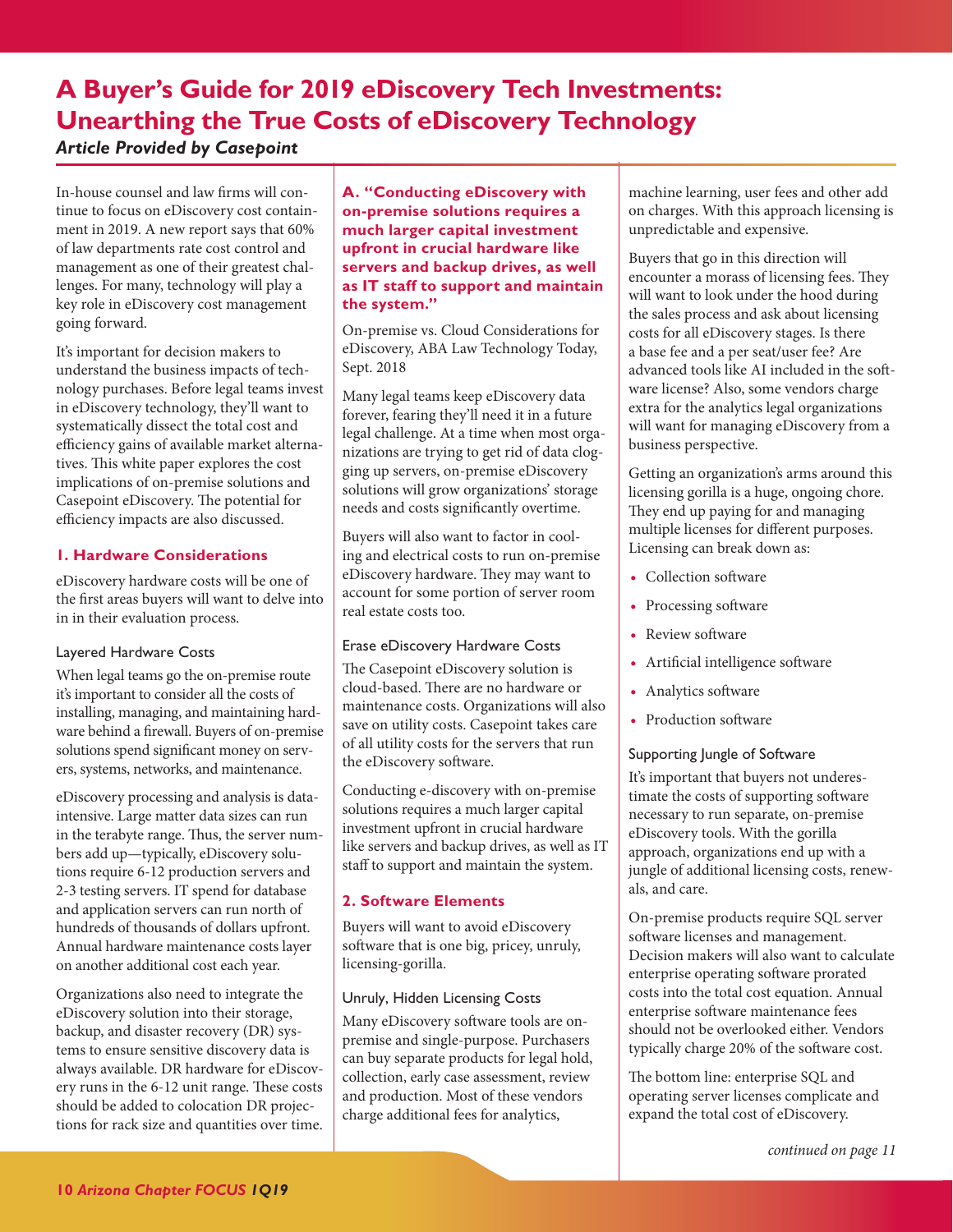#### <span id="page-10-0"></span>eDiscovery Software Updates

On-premise eDiscovery applications must be periodically updated under pricey maintenance agreements. Keeping all the single-purpose software: collection, processing, review, analytics--up-to-date is like a jungle that must be constantly tended with a machete. Buyers should plan on paying a pretty penny to keep eDiscovery teams working on the latest, optimized software version.

#### **B. "For the last 2 years more than 25% of law firm IT leaders ranked keeping up with software changes as one of their top 3 issues/ annoyances."**

ILTA 2018 Technology Survey

#### Uncomplicate Software Costs

Casepoint is designed for simplicity. Organizations pay one fee for collection through production. The single price encompasses the application, servers, server software, hardware, and automated application updates. Cost simplicity and transparency help buyers avoid surprise, extra fees not accounted for in total cost estimates.

With Casepoint organizations get:

- **•** One technology fee for everything
- **•** No server software costs
- **•** No eDiscovery software maintenance fees
- **•** No pro-rata enterprise server software or maintenance costs

### **3. Resource Burdens**

Buyers investigating the total cost of eDiscovery technology alternatives often overlook the resource burdens. It's important to delve into the staffing requirements for managing, maintaining and using the technology before making a purchase.

### Multiplying Personnel Costs

On-premise eDiscovery hardware and software requires IT resources for management, security, maintenance, and updates activities. With this approach organizations end up paying for multiple staffing layers. Litigation support folks manage data ingestion, processing and the like. IT

experts take care of collections, servers, backup, and DR system management. Buyers need to calculate these personnel costs into total cost estimates.

There is a new trend of law firms starting to track IT operating costs per attorney. Because all legal teams rely on electronic data to find and analyze facts and strategies, eDiscovery software has become a fundamental tool for practicing law. Organizations that choose on-premise eDiscovery solutions with multiplying IT personnel costs will watch this telling cost metric grow rather than shrink overtime.

## **C. "20% of law firm are tracking IT operating costs per attorney"**

ILTA 2018 Technology Survey

#### Efficient Resource Allocation

Buyers bent on minimizing eDiscovery personnel cost burdens will want to consider Casepoint. Legal technology experts manage all application and server software at no extra cost.The software is so intuitive that litigation support folks typically execute collections, even for cloud sources.This team also manages user access controls.There is no personnel burden for managing a jungle of software updates—users simply go to a secure portal where the most current version is always available.

### **4. Efficiency Across the Organization**

When selecting eDiscovery technology, buyers need to evaluate efficiency gains that will accrue to the organization, departments, and users. eDiscovery data sets are massive and deadlines extremely tight. Given this, organizations want a solution that provides infrastructure speed, software usability, and mobile workforce access.

### **Litigation Need for Speed**

Shared IT infrastructure in organizations with on-premise solutions frequently slows down eDiscovery collections and processing. Sometimes there just aren't enough servers available to efficiently handle a new massive data set. When litigation support lacks the compute power for rapid data loading, processing, indexing, and review,

then big delays happen. Early case assessment is at a standstill until the lawyers get their hands on the prepared data.

With Casepoint server capacity, litigation support teams can get data ready in hours or minutes rather than days or weeks. Built-in quality control steps minimize mistakes that require re-dos. Teams can say goodbye to internal IT resource-hogs slowing down litigation support.

## **D. "Many IT departments still operate their eDiscovery infrastructure on the same oversubscribed hardware that is used for regular infrastructure, causing performance issues …"**

On-premise vs. Cloud Considerations for eDiscovery, ABA Law Technology Today, Sept. 2018

#### Accelerate Attorney Productivity

Lawyers and paralegals also excel when freed from the constraints of internal shared IT infrastructure. When reviewing masses of data, processing speed is paramount. With Casepoint, lawyers no longer drum their fingers while waiting for documents to appear after a search. Mobile lawyers can easily and securely upload "hot documents" to share with colleagues, co-counsel, or clients. Access to high speed review and analysis technology via a portal, also eliminates delays from common VPN access problems or servers choking on large data sets.

### **Organizational Benefits**

Casepoint gives organizations massive compute power without the on-premise solution costs and resource burdens. Hundreds of Casepoint servers empower teams to rapidly analyze large data sets for faster, informed, fight-or-settle decisions. Executive-level analytics and dashboards help general counsel or the partner-incharge manage litigation and investigation portfolios from a business perspective.

Organizations can also attack all the duplication of effort in eDiscovery. Casepoint makes it easy for legal teams to reuse attorney work product across matters. For example, documents tagged privileged in one matter don't need to be re-reviewed